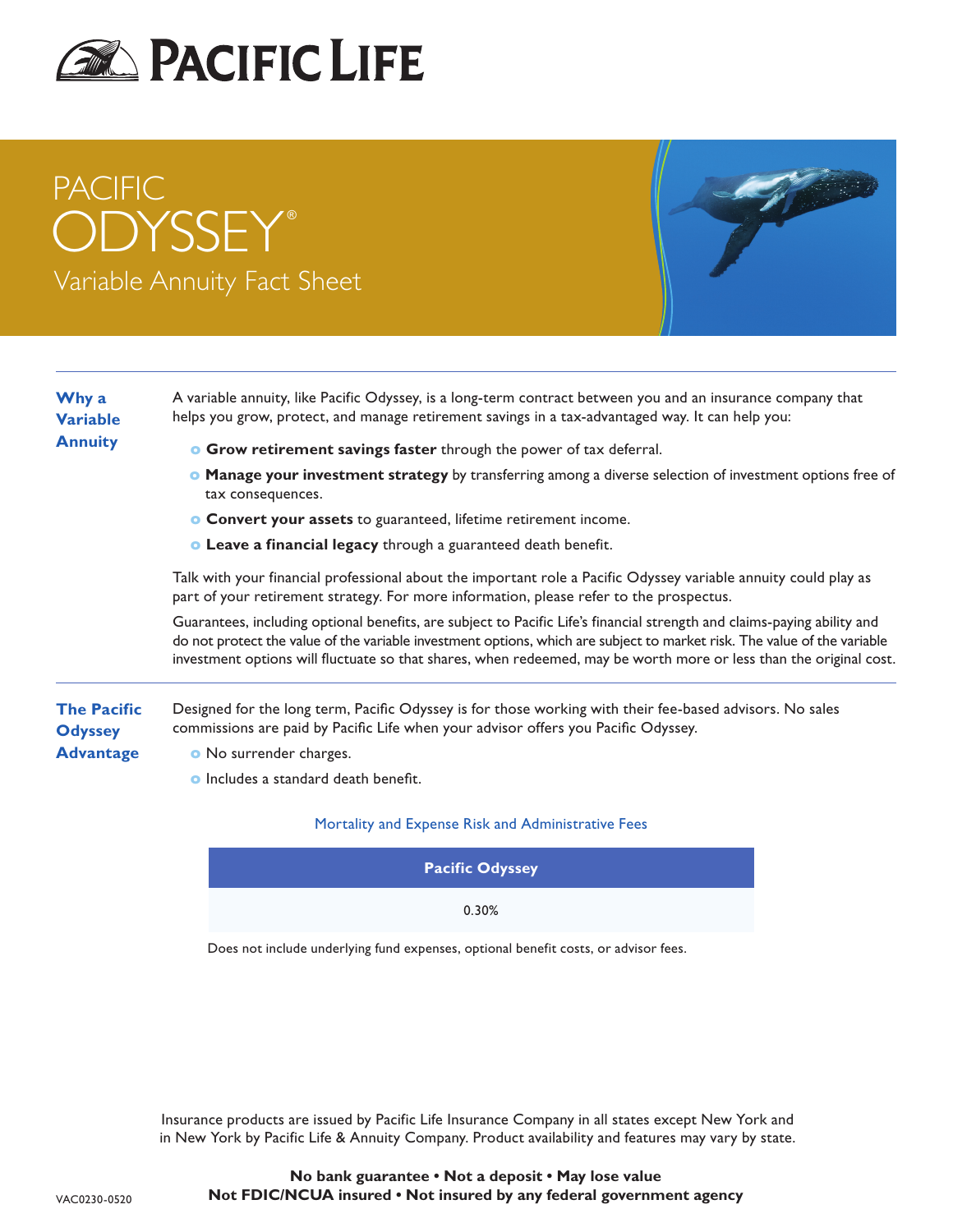## WHY PACIFIC LIFE

Pacific Life has more than 150 years of experience, and we remain committed to providing quality products, service, and stability to meet your needs today and throughout your lifetime.

It's essential for you to choose a strong and stable company that can help you achieve your future income needs. Since 1868, individuals and their families have relied on the strength of Pacific Life to help protect their financial security.

- **o** Pacific Life Insurance Company is organized under a mutual holding company structure and operates for the benefit of its policyholders and contract owners.
- **o** We have achieved ongoing recognition<sup>1</sup> for high-quality service standards.
- **o** We offer products that address market environments during all stages of your life.
- **o** Pacific Life is designated as one of the 2020 World's Most Ethical Companies®2 by the Ethisphere Institute, a global leader in defining and advancing the standards of ethical business practices.
- **o** We maintain strong financial-strength ratings from major independent rating agencies.

Ratings may change. For more information and current financial-strength ratings, please visit PacificLife.com.



<sup>1</sup>Recipient of multiple DALBAR Service Awards since 1997. Refer to www.DALBAR.com for more information regarding awards, certifications, and rankings.

2 Based on the Ethisphere Institute's Ethics Quotient®. "World's Most Ethical Companies" and "Ethisphere" names and marks are registered trademarks of Ethisphere LLC. Pacific Life is unaffiliated with Ethisphere Institute.

While ratings can be objective indicators of an insurance company's financial strength and can provide a relative measure to help select among insurance companies, they are not guarantees of the future financial strength and/or claims-paying ability of a company. The independent third party from which this annuity is purchased, including the broker/dealer, the insurance agency from which this annuity is purchased, and any affiliates of those entities, make no representations regarding the quality of the analysis conducted by the rating agencies. The rating agencies are not affiliated with the above-mentioned entities nor were they involved in any rating agency's analysis of the insurance companies.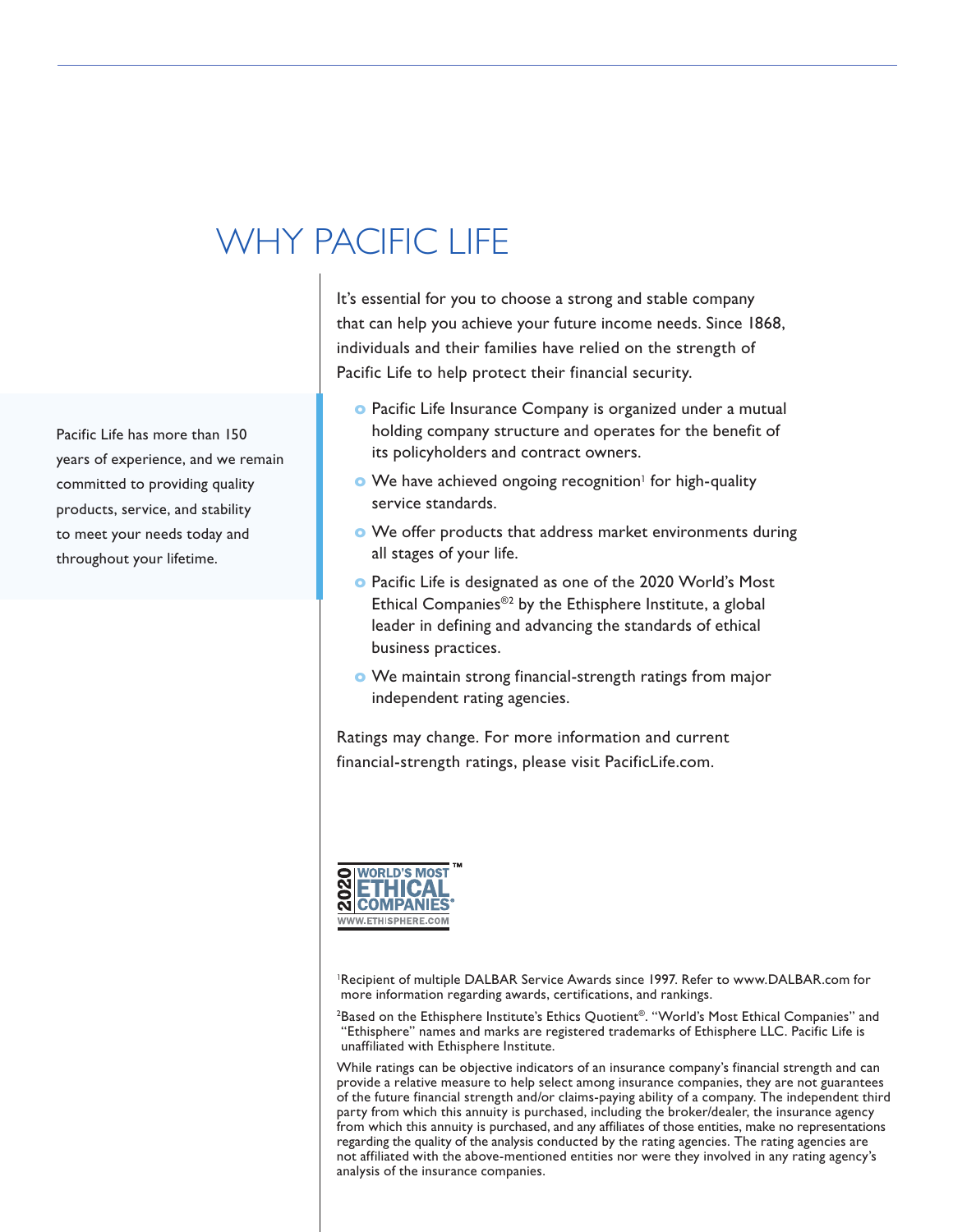| <b>Fees</b>                                                      | <b>O</b> Mortality and Expense Risk Fee <sup>1</sup> : 0.15%<br>• Administrative Fee <sup>1</sup> : 0.15%                                                                                                                                                                                                                                                                                                                                                                                                 |
|------------------------------------------------------------------|-----------------------------------------------------------------------------------------------------------------------------------------------------------------------------------------------------------------------------------------------------------------------------------------------------------------------------------------------------------------------------------------------------------------------------------------------------------------------------------------------------------|
|                                                                  | <b>O</b> Annual Contract Fee: None                                                                                                                                                                                                                                                                                                                                                                                                                                                                        |
|                                                                  | 'Per year of each subaccount's assets, deducted daily.                                                                                                                                                                                                                                                                                                                                                                                                                                                    |
| <b>Minimum</b><br><b>Purchase</b>                                | O Nonqualified: \$25,000 initial; \$250 subsequent                                                                                                                                                                                                                                                                                                                                                                                                                                                        |
| <b>Payments</b>                                                  | O Qualified: \$25,000 initial; \$50 subsequent                                                                                                                                                                                                                                                                                                                                                                                                                                                            |
|                                                                  | For aggregate purchase payments totaling more than \$1 million, contact Pacific Life Insurance Company<br>or Pacific Life & Annuity Company for approval.                                                                                                                                                                                                                                                                                                                                                 |
| <b>Maximum</b><br><b>Annuitant/</b><br>Owner<br><b>Issue Age</b> | 90 (85 in New York and Oklahoma). Please speak with your financial professional about specific age limitations.                                                                                                                                                                                                                                                                                                                                                                                           |
| <b>Access to</b><br><b>Your Money</b>                            | Because there are no front-end loads or back-end withdrawal charges with Pacific Odyssey, you have the<br>ability to access your contract value when you need it.                                                                                                                                                                                                                                                                                                                                         |
|                                                                  | You can set up a schedule of ongoing withdrawals or make periodic withdrawals, as needed, without charge.                                                                                                                                                                                                                                                                                                                                                                                                 |
|                                                                  | • Withdraw a minimum of \$500 at any time.                                                                                                                                                                                                                                                                                                                                                                                                                                                                |
|                                                                  | • Withdraw a specific dollar amount or percentage of the account value either monthly, quarterly,<br>semiannually, or annually.                                                                                                                                                                                                                                                                                                                                                                           |
|                                                                  | O Withdraw the full contract value, minus any applicable contract fees and charges.                                                                                                                                                                                                                                                                                                                                                                                                                       |
|                                                                  | Annuity withdrawals and other distributions of taxable amounts, including death benefit payouts, will be subject<br>to ordinary income tax. For nonqualified contracts, an additional 3.8% federal tax may apply on net investment<br>income. If withdrawals and other distributions are taken prior to age 591/2, an additional 10% federal tax may<br>apply. Withdrawals will reduce the contract value and the value of the death benefits, and also may reduce the<br>value of any optional benefits. |
| <b>Investment</b><br><b>Options</b>                              | When investing for the long term, there is a way to help manage the market's unpredictable behavior. It's called<br>diversification—and it's considered to be an important factor in affecting long-term investment returns.                                                                                                                                                                                                                                                                              |
|                                                                  | Diversification is based on the fact that different types of assets generally react differently to changes in the<br>markets. By strategically diversifying your investment options among a variety of asset classes, you can help smooth<br>out the impact of market volatility on your portfolio's total return and help reduce the risks of long-term investing.                                                                                                                                       |
|                                                                  | At Pacific Life, we not only believe in diversification, we've created a way to help make it easier to achieve by<br>offering a selection of:                                                                                                                                                                                                                                                                                                                                                             |
|                                                                  | <b>Investment options focused on asset allocation</b> —the art of balancing a portfolio's risk and reward potential<br>according to specific diversification approaches. Select one or more for a turnkey approach to diversification.                                                                                                                                                                                                                                                                    |
|                                                                  | • Individual investment options—combine to create your own asset allocation strategy.                                                                                                                                                                                                                                                                                                                                                                                                                     |
|                                                                  | Your financial professional has tools to help you assess your financial needs, investment time horizon, and risk<br>tolerance and can help you determine which option—or combination of options—may be right for you.                                                                                                                                                                                                                                                                                     |

Asset allocation and diversification do not guarantee future results, ensure a profit, or protect against loss.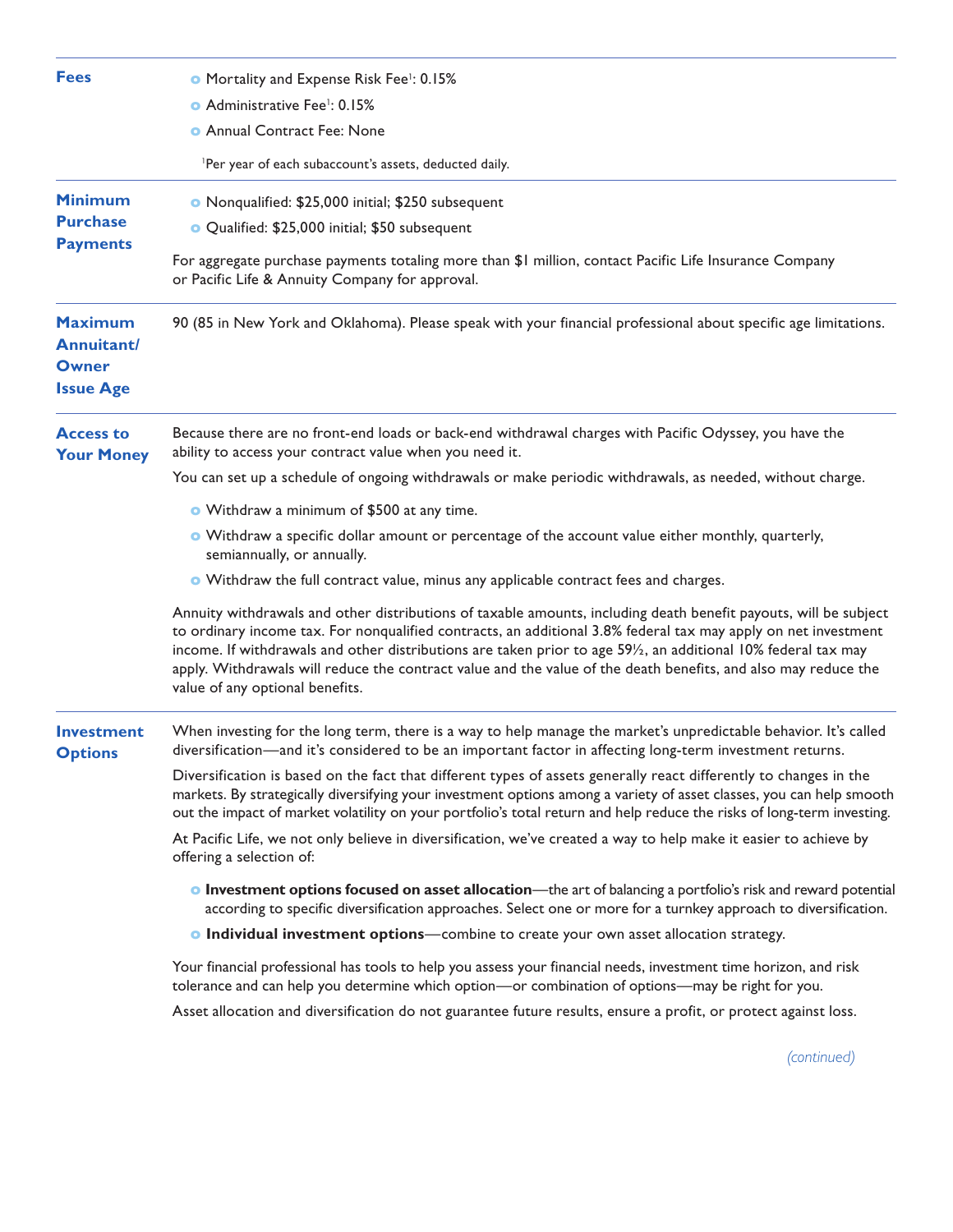| Investment                    | <b>Dollar Cost Averaging (DCA)</b>                                                                                                                                                                                                                                                                                                                                                        |
|-------------------------------|-------------------------------------------------------------------------------------------------------------------------------------------------------------------------------------------------------------------------------------------------------------------------------------------------------------------------------------------------------------------------------------------|
| <b>Options</b><br>(continued) | Dollar cost averaging (DCA) can be a convenient way to continuously invest, regardless of changing prices.<br>However, it does not ensure a profit or protect against loss in declining markets. Investors should consider their<br>financial ability to continue to invest, even when prices are low; in continually rising markets, there is a potential<br>to end up with fewer units. |

#### **Asset Rebalancing**

Rebalancing is a way to periodically adjust your individual investment option allocations without tax consequences, so as markets shift, you can keep your portfolio in-line with your original investment strategy. Systematic rebalancing may be set up for quarterly, semiannually, or annually. You may begin or cancel rebalancing at any time.

#### **Protected Annuity Income Options**

**Lifetime Income**

After the first contract year, you may elect to receive income payments that are guaranteed to last for life or a certain period of time. This is called annuitization. Choosing appropriately for your retirement strategy is important because once you convert your contract to annuity income payments, you cannot switch payout options. Amounts will differ based on the payout option and period selected. Usually, the longer the possible payout period, the lower the periodic payment amount. You can determine whether you want a fixed-dollar amount and/or a variable payout amount and how frequently you'll receive your payments.

| Life Only                             | Protected income you can't outlive.<br>Periodic income payments for life are guaranteed.                                                                                                                                                                                                                                                                                                                                                |
|---------------------------------------|-----------------------------------------------------------------------------------------------------------------------------------------------------------------------------------------------------------------------------------------------------------------------------------------------------------------------------------------------------------------------------------------------------------------------------------------|
| Life with Period Certain <sup>1</sup> | Protected income you can't outlive with protection for your beneficiary.<br>Periodic income payments will be made for life and guaranteed for a minimum<br>period of 5 to 30 years (period certain). If you die before the end of the period<br>certain, the remaining income will be paid out to your designated beneficiary. If<br>you live longer than the period certain, you will continue to receive the income<br>until you die. |
| Joint and Survivor Life               | Protected income you and another person can't outlive.<br>Periodic income payments are guaranteed over your lifetime (as the primary<br>annuitant) and the lifetime of another person (as the secondary annuitant).                                                                                                                                                                                                                     |
| Period Certain Only <sup>1</sup>      | <b>Protected income over time.</b><br>Periodic income payments will be made over a specific period, from 5 to 30 years.                                                                                                                                                                                                                                                                                                                 |

The minimum periodic income payment is \$250 (\$20 in New York), and your contract value must be at least \$10,000 (\$2,000 in New York).

<sup>1</sup>For qualified contracts, the maximum length of time for the Period Certain options may be less than 30 years, if necessary, to comply with RMD regulations for annuities.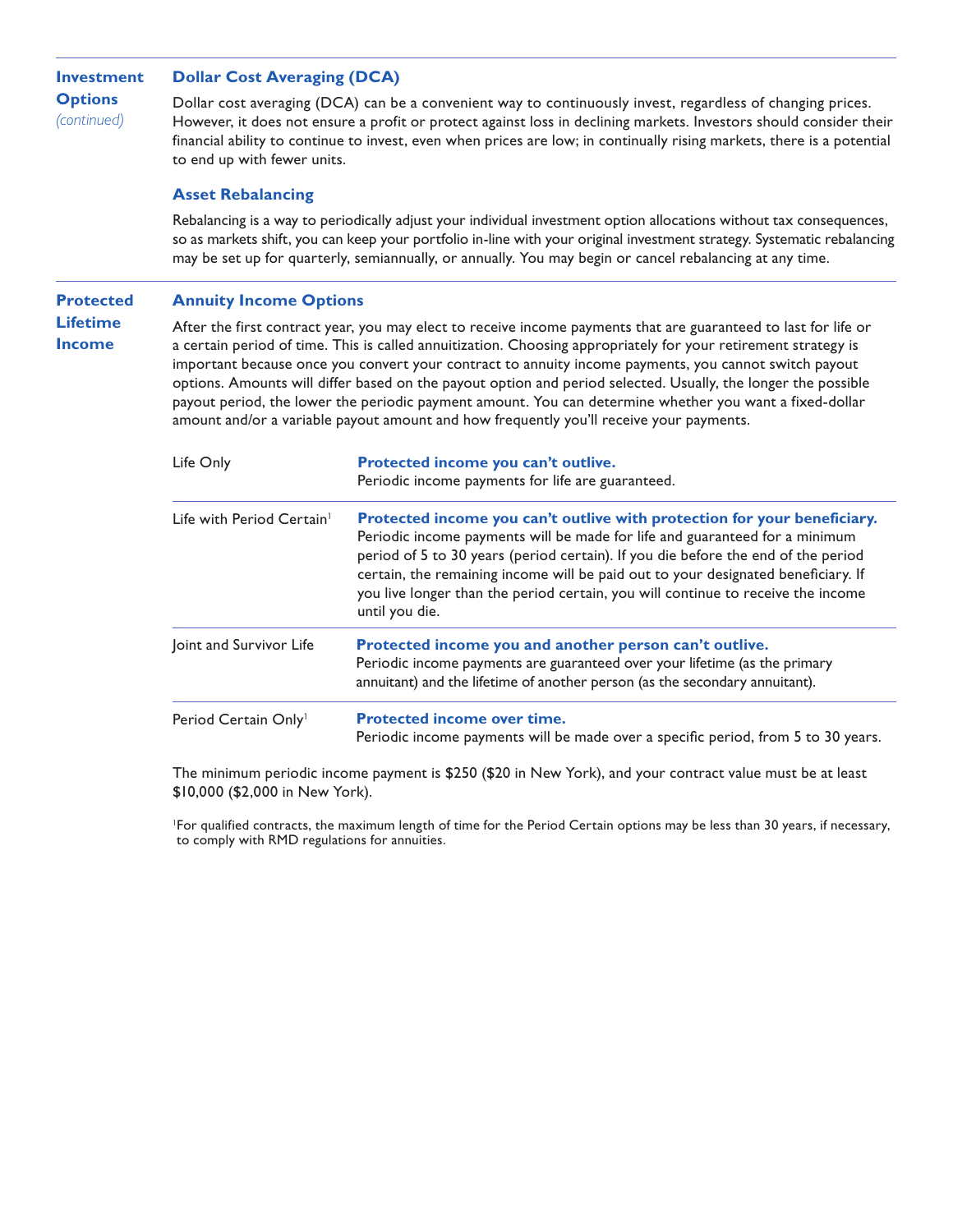| <b>Optional</b><br><b>Living</b> | Purchasing one of Pacific Life's optional benefits with a variable annuity is another way you can receive<br>guaranteed income for life and a level of assurance that, even in a down market, protection is in place.                                                                                                                                                                         |  |
|----------------------------------|-----------------------------------------------------------------------------------------------------------------------------------------------------------------------------------------------------------------------------------------------------------------------------------------------------------------------------------------------------------------------------------------------|--|
| <b>Benefits</b>                  | Optional benefits are available for an additional cost and include investment allocation requirements that the<br>company has in effect, which are subject to change. Ask your financial professional for more information and see<br>the prospectus for more details. All optional benefits are subject to firm and state availability.                                                      |  |
| <b>Death</b><br><b>Benefits</b>  | Pacific Odyssey can help protect your beneficiaries with a guaranteed death benefit, which is available only prior<br>to annuitization. The death benefit is payable prior to annuitization upon the death of the first owner or last<br>annuitant. For contracts owned by a non-natural owner (for example, a trust), the death benefit is payable upon<br>the death of the first annuitant. |  |
|                                  | Regardless of your death benefit option, if the owner is not an annuitant and the owner dies prior<br>to annuitization, the death benefit amount will equal the contract value.                                                                                                                                                                                                               |  |
|                                  | <b>Standard Death Benefit</b>                                                                                                                                                                                                                                                                                                                                                                 |  |

Offers the greater of:

- **o** The contract value.
- **o** The total of all purchase payments into the contract, adjusted for withdrawals. The adjustment is proportionate and may be more or less than the actual amount withdrawn.

#### **Stepped-Up Death Benefit**

For an additional annual fee of 0.20% of each subaccount's assets (deducted daily), and available only at contract issue for annuitants age 75 or younger, this optional death benefit offers the greater of the standard death benefit, or the highest step-up, which is the highest contract value on any previous contract anniversary prior to the annuitant's 81<sup>st</sup> birthday. The death benefit amount is increased for additional purchase payments and decreased by an adjustment for withdrawals. The adjustment is proportionate and may be more or less than the actual amount withdrawn.